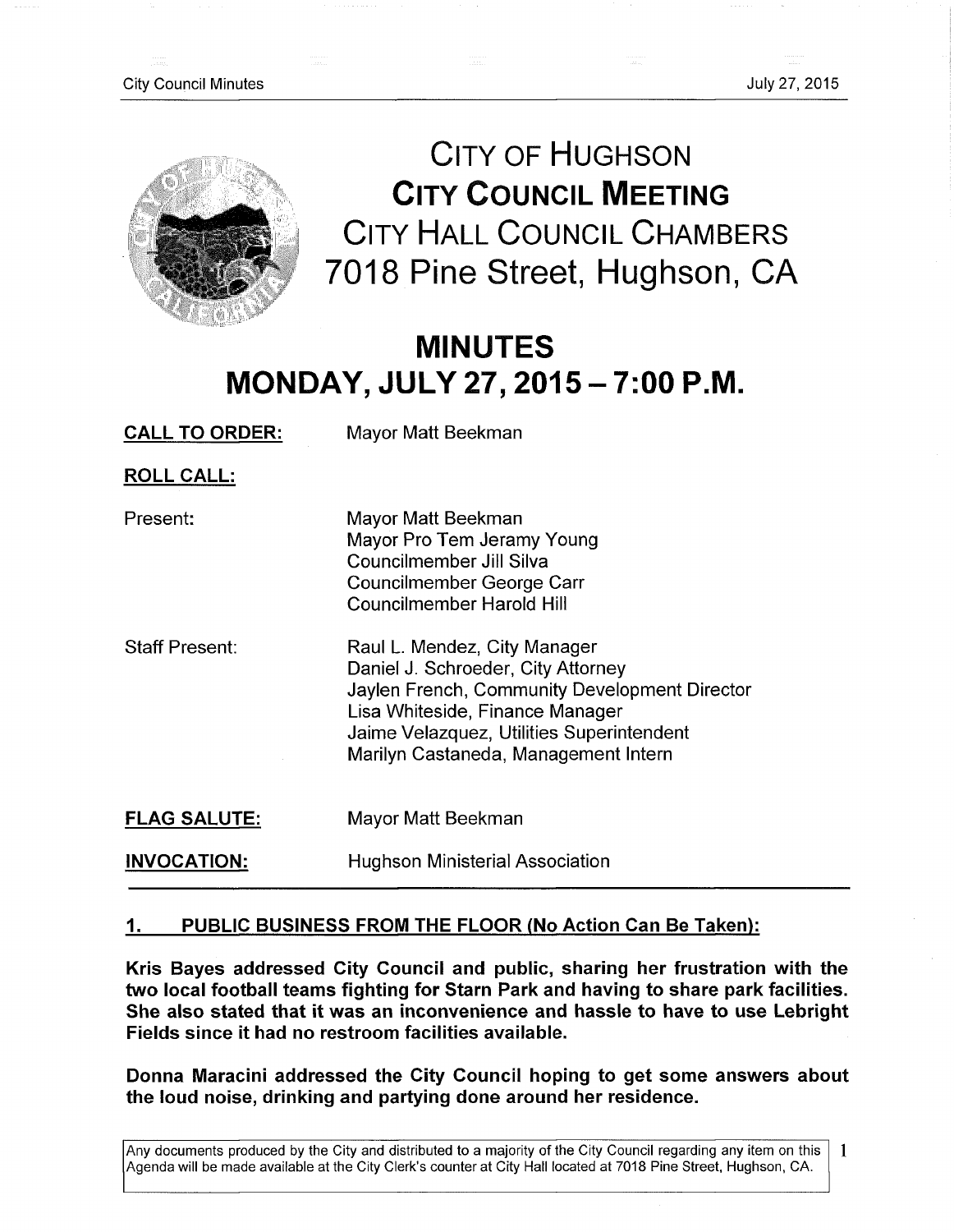**Zorra Nacsente addressed the City Council sharing her concern with the non**existent sidewalks at the intersection of Whitmore Avenue and Santa Fe Avenue. **She also shared concerns about the new water rates and impact to seniors that were on fixed incomes.** 

**Kristen Cole addressed the City Council stating her appreciation for all City Councils hard work on the public services provided to residents. Mrs. Cole shared frustration with the change in garbage service and the new model under Gilton Solid Waste Management going away from the blue container. She shared information regarding the benefits of recycling. She asked that the City Council and City staff make the environment a factor in future decisions when selecting service providers.** 

## **2. PRESENTATIONS:**

**2.1:** Introduction of New Employee Jose Vasquez, Maintenance Worker I/II

**Director French introduced Jose Vasquez as Hughson's new Maintenance Worker I/II to City Council and the public.** 

## **3. CONSENT CALENDAR:**

**All items listed on the Consent Calendar are to be acted upon by a single action of the City Council unless otherwise requested by an individual Councilmember for special consideration. Otherwise, the recommendation of staff will be accepted and acted upon by roll call vote.** 

- **3.1:** Approve the Minutes of the Regular Meeting of July 13, 2015.
- **3.2:** Approve the Warrants Register.
- **3.3:** Consider the Request by the Hughson Chamber of Commerce to Have and Sell Alcohol at the Hughson Fruit and Nut Festival - Saturday, September 19 and Sunday, September 20, 2015
- **3.4:** Approve the lease agreement with Holtzclaw Compliance to occupy office space at the Hughson Business Incubation Center (City Hall Annex Building) at 7012 Pine Street and authorize the City Manager to execute the lease agreement inclusive of any final edits by the City Attorney.
- **3.5:** Waive the second reading of Ordinance No. 2015-07, an Ordinance of the City Council of the City of Hughson, adding a new Chapter to the Hughson Municipal Code (HMC), Chapter 17.03.062 - Reasonable Accommodation
- **3.6:** Waive the second reading of Ordinance No. 2015-08, an Ordinance of the City Council of the City of Hughson, amending the Hughson Municipal

Any documents produced by the City and distributed to a majority ofthe City Council regarding any item on this  $\overline{2}$ Agenda will be made available at the City Clerk's counter at City Hall located at 7018 Pine Street, Hughson, CA.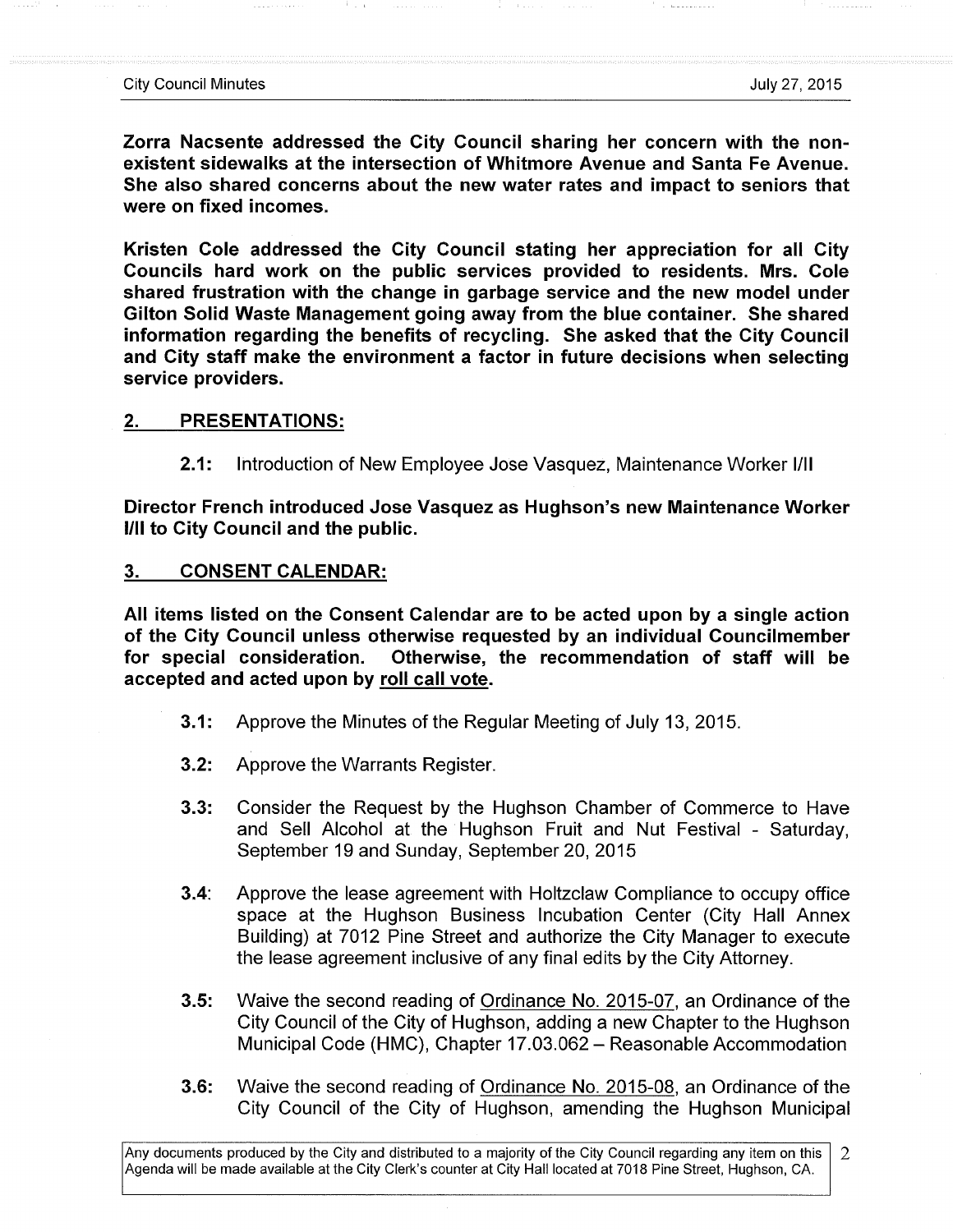Code (HMC) Chapter 17 – Zoning, regarding Transitional and Supportive Housing.

- **3.7:** Waive the second reading of Ordinance No. 2015-09. an Ordinance of the City Council of the City of Hughson, amending the Hughson Municipal Code (HMC) Chapters  $8.08.010 -$  Definitions,  $8.08.035 -$  Animals as a nuisance, 8.26.020 - Definitions, 8.26.050 - Property maintenance standards and unlawful conditions,  $10.32.290 -$  Commercial vehicle parking,  $17.02.008$  – Residential zones,  $17.02.012$  – Commercial zones, and  $17.02.020 -$  Public use zones.
- **3.8:** Review and Approve the Treasurer's Report: Investment Portfolio Report  $-$  May 2015
- **3.9:** Review and approve the City of Hughson Treasurer's Report for May 2015.

**Mayor Beekman pulled Consent Calendar item 3.9 and indicated it would be brought back for consideration at the next regular City Council Meeting noting some minor errors in the attachment.** 

**Mayor Pro Tem Young pulled Consent Calendar item 3.7.** 

**Beekman/Hill 5-0 motion passes to approve Consent Calendar items 3.1, 3.2, 3.3, 3.4, 3.5, 3.6, and 3.8.** 

**Beekman /Carr 5-0 motion passes to approve Consent Calendar item 3.7.** 

**4. UNFINISHED BUSINESS: None.** 

## **5. PUBLIC HEARING TO CONSIDER THE FOLLOWING: None.**

## **6. NEW BUSINESS: None.**

**6.1:** Adopt Resolution No. 2015-23, awarding the Hughson Avenue Improvement Project to McFadden Construction, Inc. in the amount of \$131,975 and authorizing a 10% construction contingency as well as a 10% set-aside for construction testing and inspections.

**Director French presented the staff report on this item. Director French shared with City Council and pubic the good news that the lowest bid by McFadden Construction, Inc. for the Hughson Avenue Improvement Project had come in under the Engineer's Estimate. He further shared that they were coordinating the** 

Any documents produced by the City and distributed to a majority of the City Council regarding any item on this 3 Agenda will be made available at the City Clerk's counter at City Hall located at 7018 Pine Street, Hughson, CA.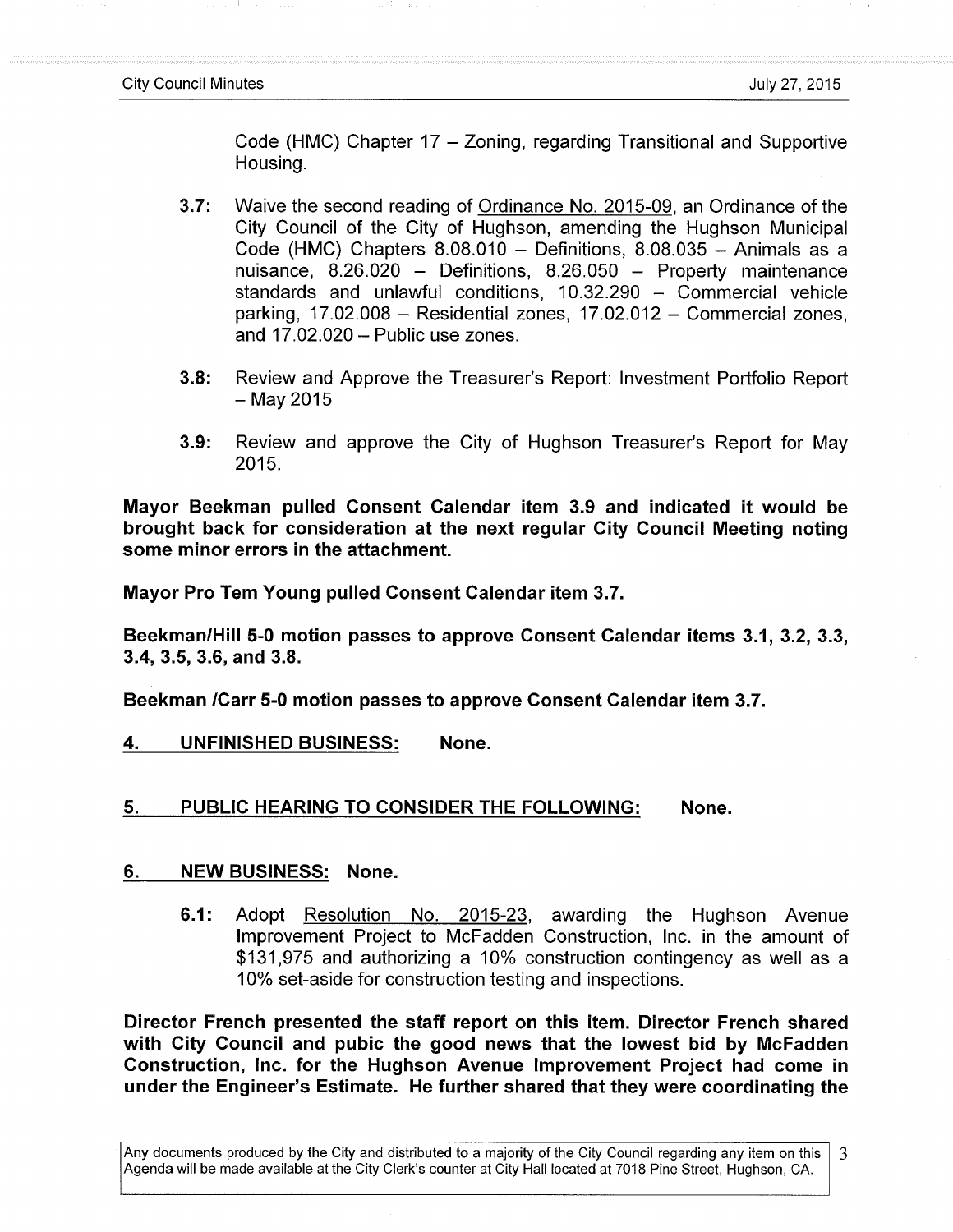**start date with the Hughson Unified School District to minimize the impact and interruption to activities during the start of the new school year.** 

**Carr/Silva 5-0 motion passes to Adopt Resolution No. 2015-23, awarding the Hughson Avenue Improvement Project to McFadden Construction, Inc. in the amount of \$131,975 and authorizing a 10% construction contingency as well as a 10% set-aside for construction testing and inspections.** 

#### 7. **CORRESPONDENCE: None.**

#### **8. COMMENTS:**

**8.1:** Staff Reports and Comments: (Information Only – No Action)

**City Manager: City Manager Mendez reminded the City Council and public about National Night Out on August 4th, the Stanislaus County Board of Supervisors dedication of the new Day Reporting Center in Ceres in August 13\*\*^, and the Hughson Historical Society Annual Dinner honoring the Beck and Zambruno Family on August 14<sup>th</sup>.** 

**City Clerk:** 

**Community Development Director: Director French updated the** 

**City Council and public on the Tully Road Project—of which Phase I was substantially complete. The second phase of the project will start August 24"^ and scheduled to be done**  by October 13<sup>th</sup>, Director **French announced that the East Stanislaus Resource Conservation District (ESRCD) had selected Bonnie Aguiniga as the Assistant Hughson Farmers Market Manager in training for the 2016 Hughson Farmers Market.**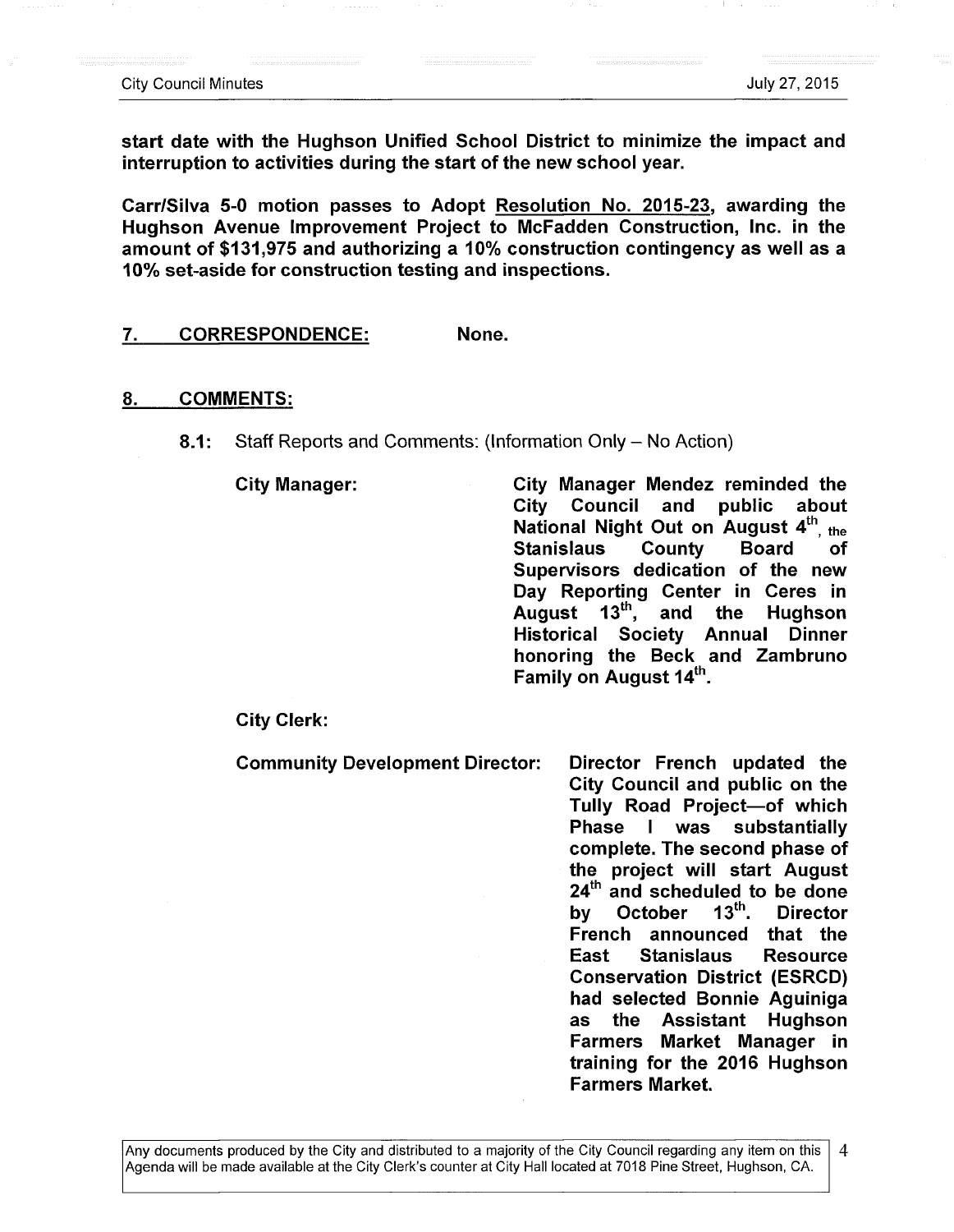# **Director of Finance:**

**Police Services: Chief Seymour and Deputy Dennis Wallace, Hughson Police Services, provided the City Council with the monthly statistic Report. Deputy Wallace informed the City Council that Hughson Police Services will be preparing for National Night Out and also discussed some incidents in the City since the last meeting.** 

## **City Attorney:**

**8.2:** Council Comments: (Information Only - No Action)

**Councilmember Carr shared his excitement for the upcoming National Night Out event. He also updated the City Council and the public on the increase in mosquitoes in the region. He also instructed the public to call Turlock Mosquito Abatement District at (209) 634-1234 for any service or to report any issue.** 

**Mayor Pro Tem Young provided an update on his attendance at the EDC meeting, with helping 2 businesses and continuing to promoted business in the downtown.** 

**Councilmember Hill provided an update on his attendance at the Hughson Farmers' Market and how pleased he has been with the inaugural season.** 

**8.3:** Mayor's Comments: (Information Only - No Action)

**Mayor Beekman shared with the City Council how satisfied he was with the EDC meeting. Mayor Beekman also instructed City staff to get an estimate on restroom facilities and lights for Lebright Fields. Also, he recommended that staff work with the Parks and Recreation Commission to have them review the rental use guidelines for Starn Park and Lebright Fields to provide preference to local groups.** 

# **9. CLOSED SESSION TO DISCUSS THE FOLLOWING: 8:31 P.M**

**9.1: PUBLIC EMPLOYEE PERFORMANCE EVALUATION** pursuant to Government code Section 54957:

Title: City Manager

Any documents produced by the City and distributed to a majority of the City Council regarding any item on this 5 Agenda will be made available at the City Clerk's counter at City Hall located at 7018 Pine Street, Hughson, CA.